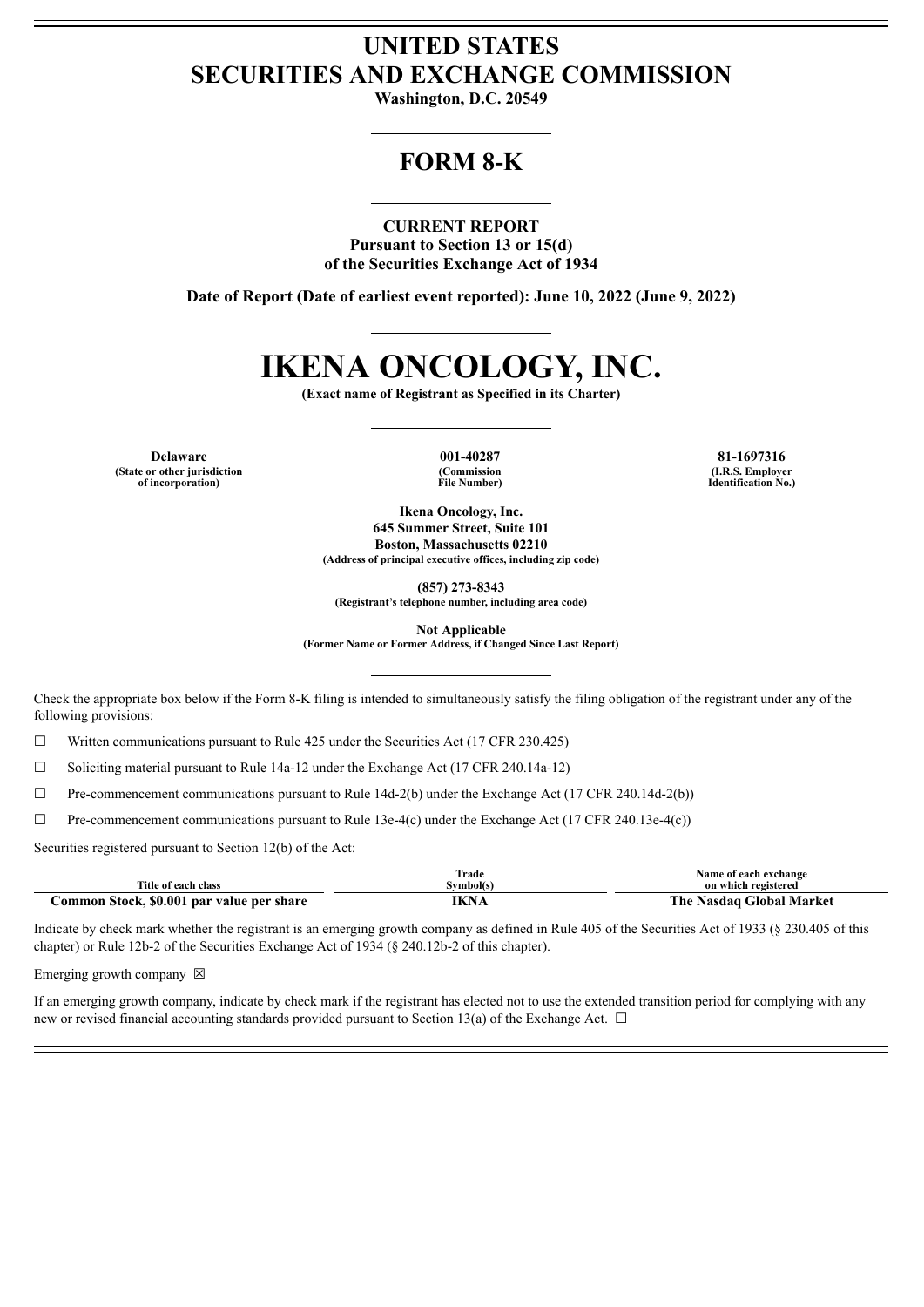#### **Item 5.07 Submission of Matters to a Vote of Security Holders.**

Г

Ikena Oncology, Inc., a Delaware corporation (the "Company") held its Annual Meeting of Stockholders (the "Annual Meeting") on June 9, 2022. As of April 14, 2022, the record date for the Annual Meeting, there were 29,947,826 outstanding shares of the Company's voting common stock. The Company's stockholders voted on the following matters, which are described in detail in the Company's Definitive Proxy Statement filed with the U.S. Securities and Exchange Commission on April 27, 2022: (i) to elect three directors, Iain D. Dukes, D.Phil, Maria Koehler, M.D., and Otello Stampacchia, Ph. D., as Class I directors of the Company to serve for a three-year term expiring at the Company's 2025 annual meeting of stockholders and until their successor has been duly elected and qualified, subject to their earlier death, resignation or removal ("Proposal 1") and (ii) to ratify the appointment of Ernst & Young LLP as the Company's independent registered public accounting firm for the fiscal year ending December 31, 2022 ("Proposal 2").

The Company's stockholders approved the Class I director nominees, Iain D. Dukes, D.Phil, Maria Koehler, M.D., and Otello Stampacchia, Ph. D., recommended for election in Proposal 1 at the Annual Meeting. The votes cast at the Annual Meeting were as follows:

|                            | For        | Withheld  | <b>Broker Non-Votes</b> |
|----------------------------|------------|-----------|-------------------------|
| Iain D. Dukes. D.Phil      | 23.863.734 | 2.147.337 | 2.466.970               |
| Maria Koehler, M.D.        | 24.597.950 | 1.413.121 | 2.466.970               |
| Otello Stampacchia, Ph. D. | 23.333.276 | 2.677.795 | 2,466,970               |

The Company's stockholders ratified the appointment of Ernst & Young LLP as the Company's independent registered public accounting firm for the fiscal year ending December 31, 2022, recommended for ratification in Proposal 2 at the Annual Meeting. The votes cast at the Annual Meeting were as follows:

| For                  | <b>gainst</b> | Abstain       | <b>Broker Non-Votes</b> |
|----------------------|---------------|---------------|-------------------------|
| 176<br>$\sim$<br>28. | .095          | $\sim$<br>т∠∠ |                         |

No other matters were submitted to or voted on by the Company's stockholders at the Annual Meeting.